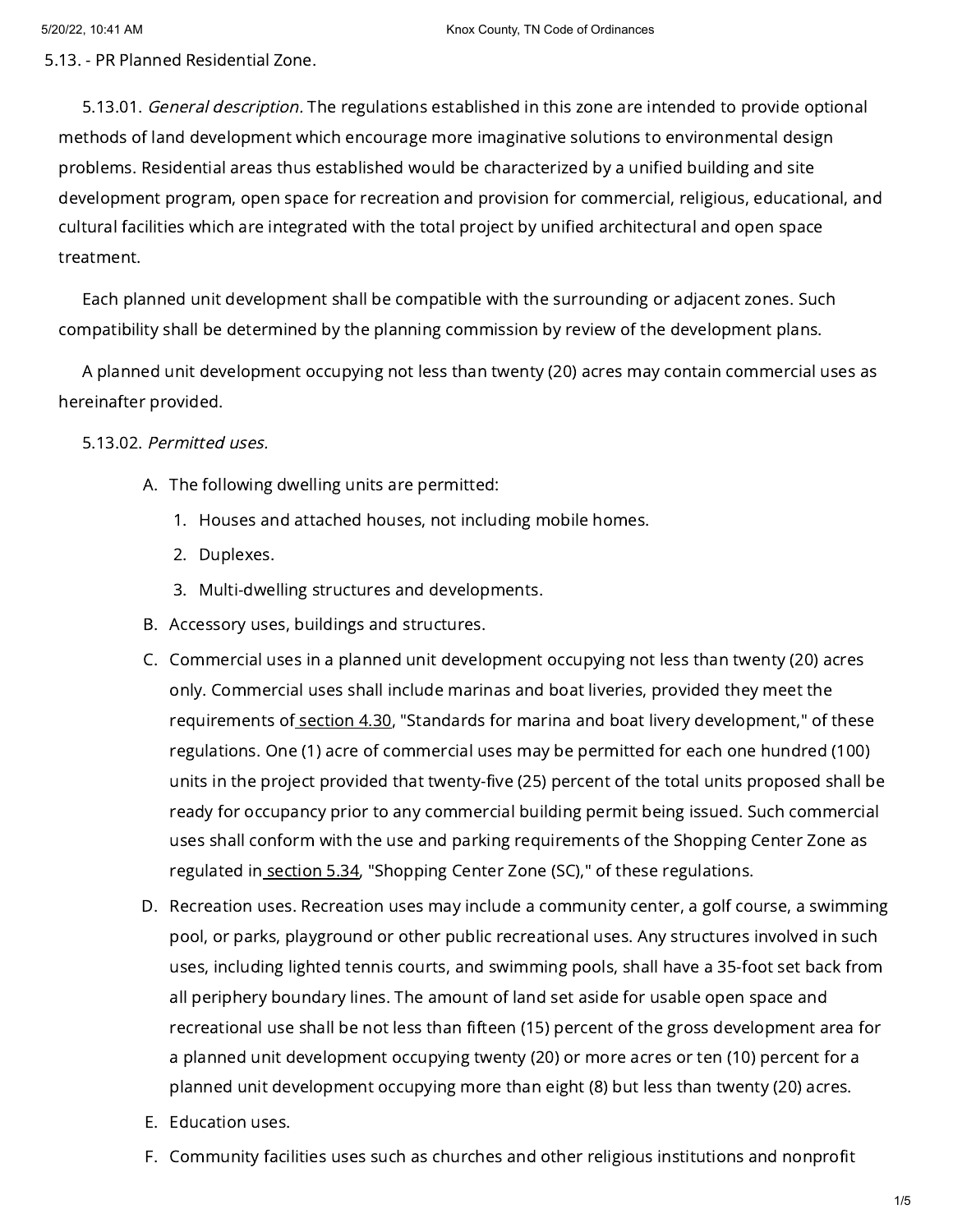clubs such as country clubs, swimming and/or tennis clubs.

- G. Other uses, deemed compatible with the proposed development by the planning commission, including home occupations subject to section [4.90,](https://library.municode.com/) "Home occupations."
- H. Demolition landfills less than one (1) acre in size subject to<u>\_[article](https://library.municode.com/) 4</u>, "Supplementary regulations", subsection 4.80.01.A, "Demolition landfills" (on site generated waste).
- I. Yard sales and rummage sales.
- J. Day care homes and group day care homes, if the provider lives on site, subject to the following conditions:
	- 1. The total lot area shall not be less than ten thousand (10,000) square feet.
	- 2. The building must provide thirty (30) square feet per child of usable indoor play space, not including halls, kitchen, or office space.
	- 3. A fenced play area of not less than two thousand five hundred (2,500) square feet shall be provided. No portion of the fenced play area shall be closer than thirty-five (35) feet to any public right-of-way. The minimum height of the fence shall be four (4) feet.
	- 4. Off-street parking, as regulated in<u> [section](https://library.municode.com/) 3.50</u>, "Off-street parking." In addition, parking and loading areas shall be designed for safe off-street loading and unloading of children, as well as safe and convenient ingress and egress to and from the site. The off-street parking and circulation plan shall be designed to meet the requirements of the department of engineering and public works.
- K. Wireless communications facilities, subject to the provisions of <u>[article](https://library.municode.com/) 4, [section](https://library.municode.com/) 4.92</u>.

# 5.13.03. Uses permitted on review.

- A. Group day care homes, if the provider does not live on site, provided they meet the requirements of [section](https://library.municode.com/) 4.91, "Requirements for child day care centers and group day care homes, when considered as uses permitted on review," and child day care centers, provided they meet the requirements of [section](https://library.municode.com/) 4.91, "Requirements for child day care centers and group day care homes, when considered as uses permitted on review."
- B. Assisted living facilities.
- C. Adult day care centers, provided they meet the requirements of <u>[section](https://library.municode.com/) 4.98</u>, "Requirements for adult day care centers, when considered as uses permitted on review."
- D. Rural retreats, subject to standards of <u>[section](https://library.municode.com/) 4.104</u>.
- E. Public Safety Facilities, subject to the standards of <u>[section](https://library.municode.com/) 4.107</u>.

5.13.04. Area regulations. All buildings and structures shall be set back from street or road right-of-way lines and from the periphery of the project to comply with the following requirements.

5.13.05. Front yard.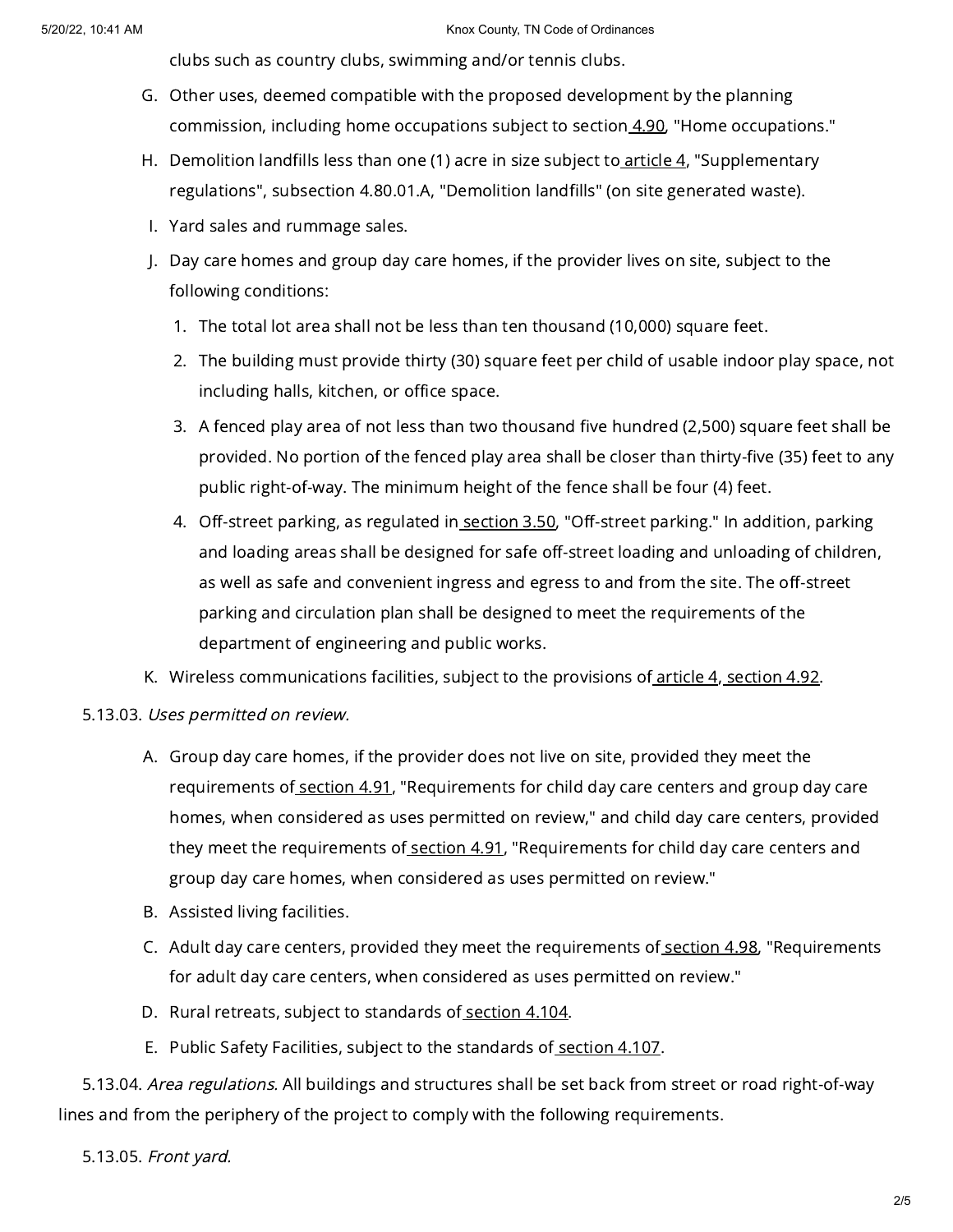- A. Houses, twenty (20) feet.
- B. All other as determined by the planning commission with the setback being increased in proportion to structure height, but not less than fifteen (15) feet from a street or road rightof-way.

5.13.06. Periphery boundary. All buildings shall be set back from the periphery boundary not less than thirty-five (35) feet unless adjacent to A, Agricultural, RA, Low Density Residential, RB, General Residential, RAE, Exclusive Residential, PR, Planned Residential, OS, Open Space, E, Estates, or TC, Town Center zone districts, where the planning commission may reduce this set back to not less than fifteen (15) feet.

## 5.13.07. Side yard.

- A. As determined by the planning commission but not greater than fifteen (15) feet unless this setback is also the periphery boundary.
- B. Where side yards are reduced to zero (0) the development site plans and restrictive covenants which provide for the privacy of such units and the right of maintenance of exterior walls facing adjacent properties shall be submitted to MPC.

## 5.13.08. Rear yard.

A. As determined by the planning commission but the planning commission may not require a setback greater than thirty-five (35) feet.

5.13.09. Default minimum setbacks. For situations when there are no building setbacks specified on approved development plans and when not controlled by a periphery boundary setback, the minimum setbacks for main structures will be as follows:

Front: Not less than twenty (20) feet.

Side: Not less than five (5) feet.

Rear: Not less than fifteen (15) feet.

Accessory structures, when not controlled by the periphery boundary setback, shall be subject to the minimum accessory structure setbacks of the RA, Low Density Residential zoning district.

### 5.13.10. Lot area and size.

- A. Developments which subdivide and transfer property with the sale of individual units but which do not provide common open space controlled and maintained by a public body or a duly established homeowners association shall provide lot areas which are not less than three thousand (3,000) square feet in size and which shall average four thousand (4,000) square feet per lot for the entire development.
- B. Developments which subdivide and transfer property with the sale of individual units and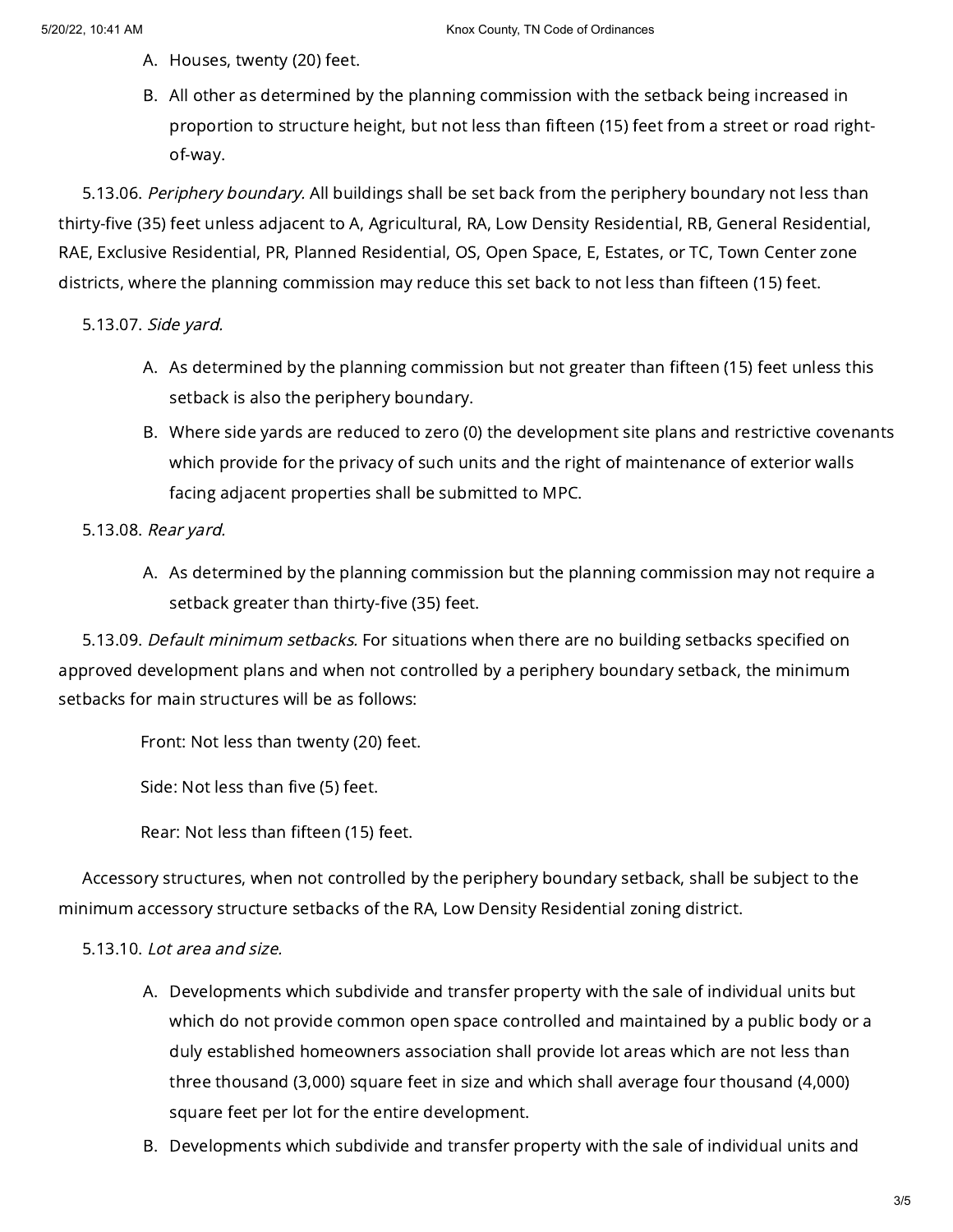#### 5/20/22, 10:41 AM Knox County, TN Code of Ordinances

which provide common open space controlled and maintained by a duly established home owners association in accordance with state law shall be permitted to create lots less than three thousand (3,000) square feet in size subject to metropolitan planning commission approval of a site plan, consistent with the intent as stated in the general description of this section.

- 5.13.11. Maximum site coverage.
	- A. The maximum area which may be covered by buildings shall be fifty (50) percent of the gross acreage of the site.
- 5.13.12. Height regulations.
	- A. Houses and duplexes shall not exceed three (3) stories.
	- B. Height of all others shall be as determined by the planning commission.

# 5.13.13. Population density.

A. The appropriate development density of each project shall be determined by the planning commission but shall not exceed twenty-four (24) dwelling units per acre excluding areas set aside for churches, schools, or commercial uses.

5.13.14. Off-street parking. As regulated in [section](https://library.municode.com/) 3.50, "Off-street parking requirements," of these regulations.

# 5.13.15. Administrative procedure for <sup>a</sup> planned residential development.

- A. The planning commission may recommend establishment of a PR, Planned Residential Zone or an application may be made to the planning commission for rezoning to PR, Planned Residential in accordance with the regulations set forth in [section](https://library.municode.com/) 6.30, "Amendments," of this resolution.
- B. No building permit shall be issued for development of any property within a PR, Planned Residential Zone until a written application for review and approval of the development plan has been filed with the planning commission. This same requirement shall apply to multidwelling structures and developments as required under the RB, General Residential Zone, when the density of the development is twelve (12) dwelling units per acre or greater. Said application shall be made in conformity with section  $6.50$ , "Procedure for authorizing uses permitted on review," of these regulations and shall be accompanied by the following information:
	- 1. The application must be accompanied by an overall development plan showing the use or uses, dimensions and locations of proposed streets, parks, playgrounds, school sites, and other open spaces, with such other pertinent information as may be necessary to